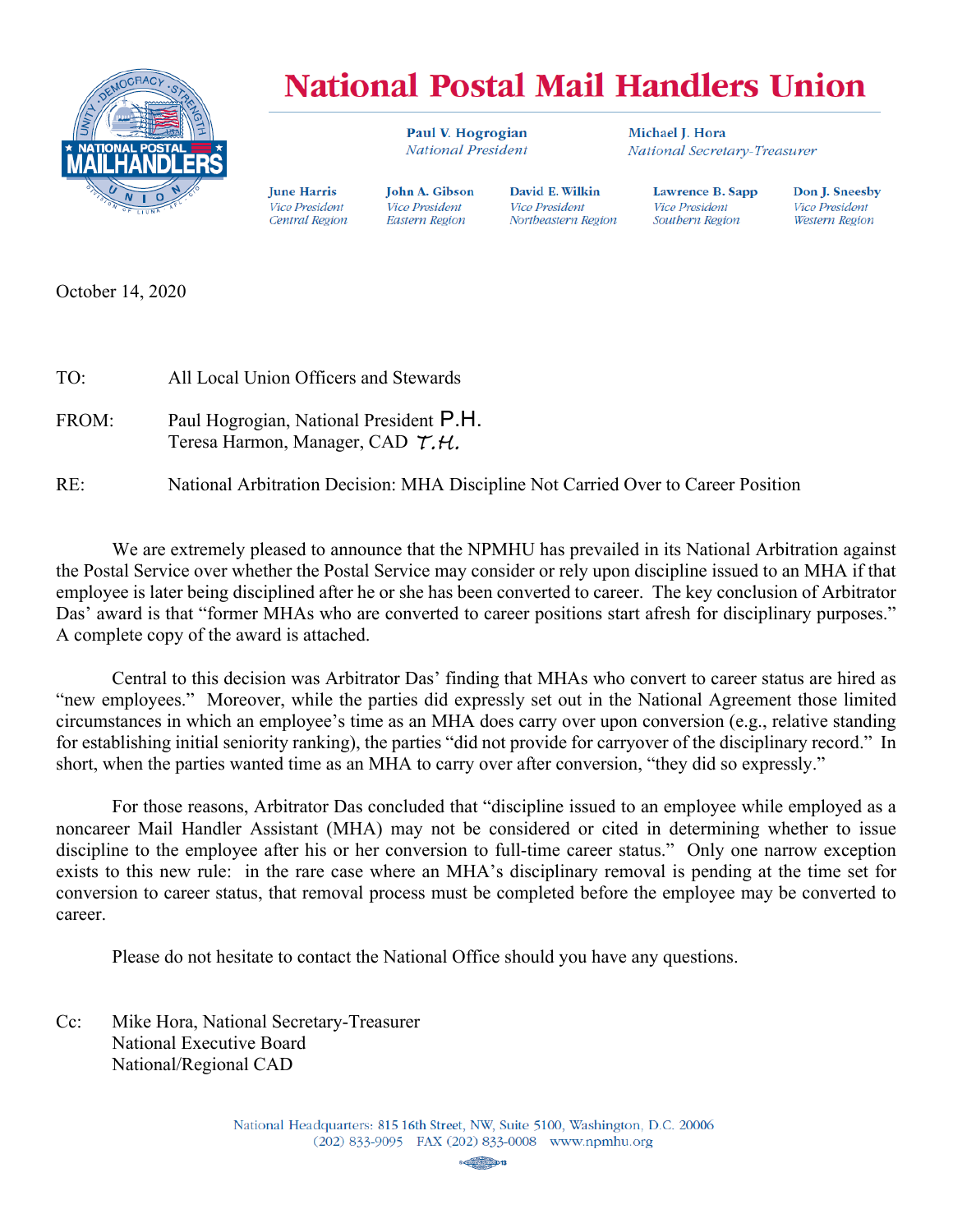# NATIONAL ARBITRATION PANEL

| In the Matter of the Arbitration                |  |
|-------------------------------------------------|--|
| between                                         |  |
| UNITED STATES POSTAL SERVICE                    |  |
| and                                             |  |
| NATIONAL POSTAL MAIL HANDLERS<br>UNION, AFL-CIO |  |

ase Nos. B11M-1B-C 16189293<sup>.</sup> ) J11M-1J-D 16441426

BEFORE: Shyam Das

# APPEARANCES:

 $\overline{a}$ 

| For the Postal Service:              | Lucy Coolidge, Esq.<br>Brian M. Reimer, Esq.                              |
|--------------------------------------|---------------------------------------------------------------------------|
| For the NPMHU:                       | Matthew Clash-Drexler, Esq.                                               |
| Place of Hearing:                    | Remote Video Conference                                                   |
| Date of Hearing:                     | June 2, 2020                                                              |
| Date of Award:                       | October 14, 2020                                                          |
| <b>Relevant Contract Provisions:</b> | Articles 15 and 16 and<br><b>MOU Re: Mail Handler Assistant Employees</b> |
| <b>Contract Year:</b>                | 2011 and 2016                                                             |
| Type of Grievance:                   | Contract Interpretation                                                   |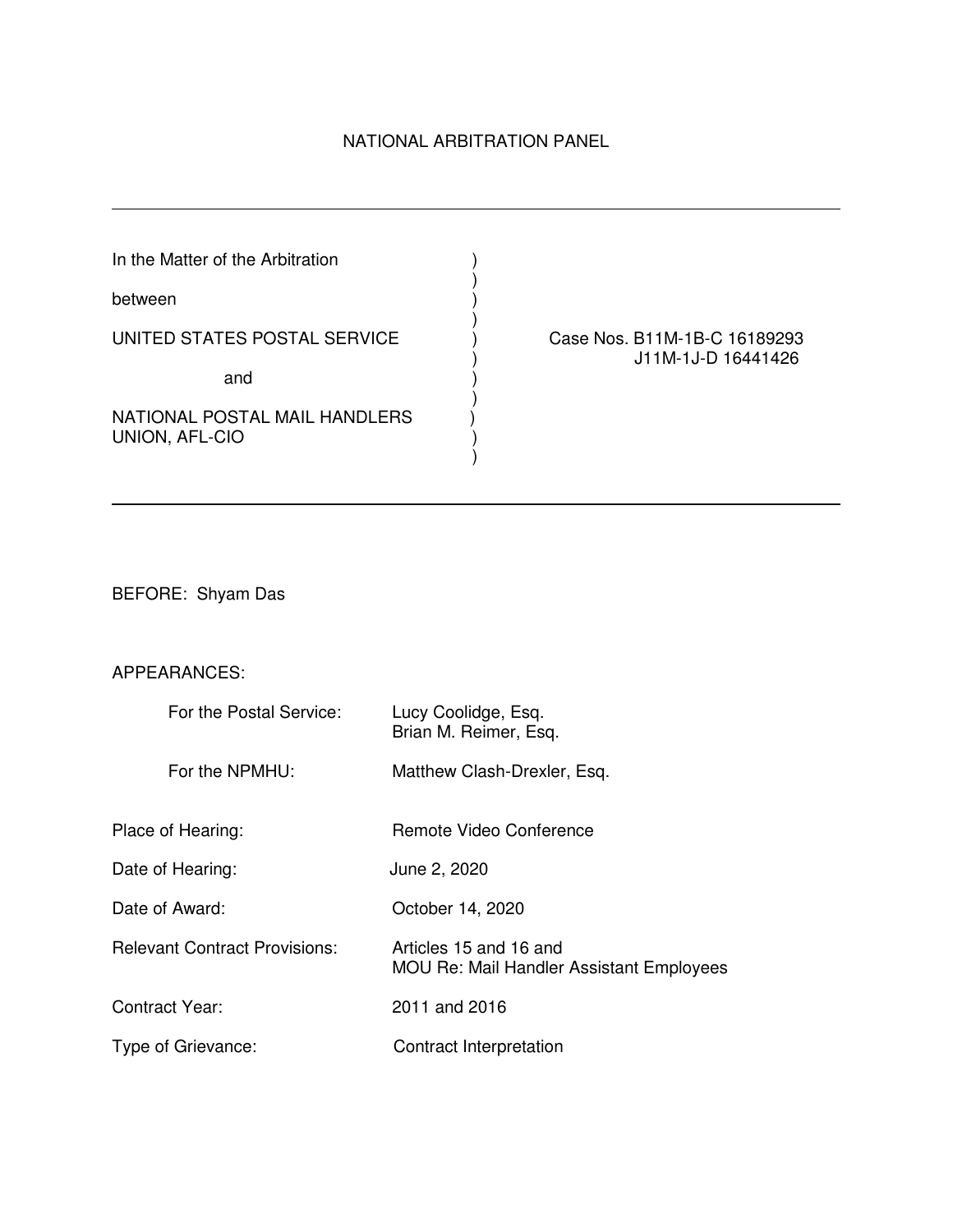# Award Summary:

As set forth in the above Findings, discipline issued to an employee while employed as a noncareer Mail Handler Assistant (MHA) may not be considered or cited in determining whether to issue discipline to the employee after his or her conversion to fulltime career status.

Shyam Das, Arbitrator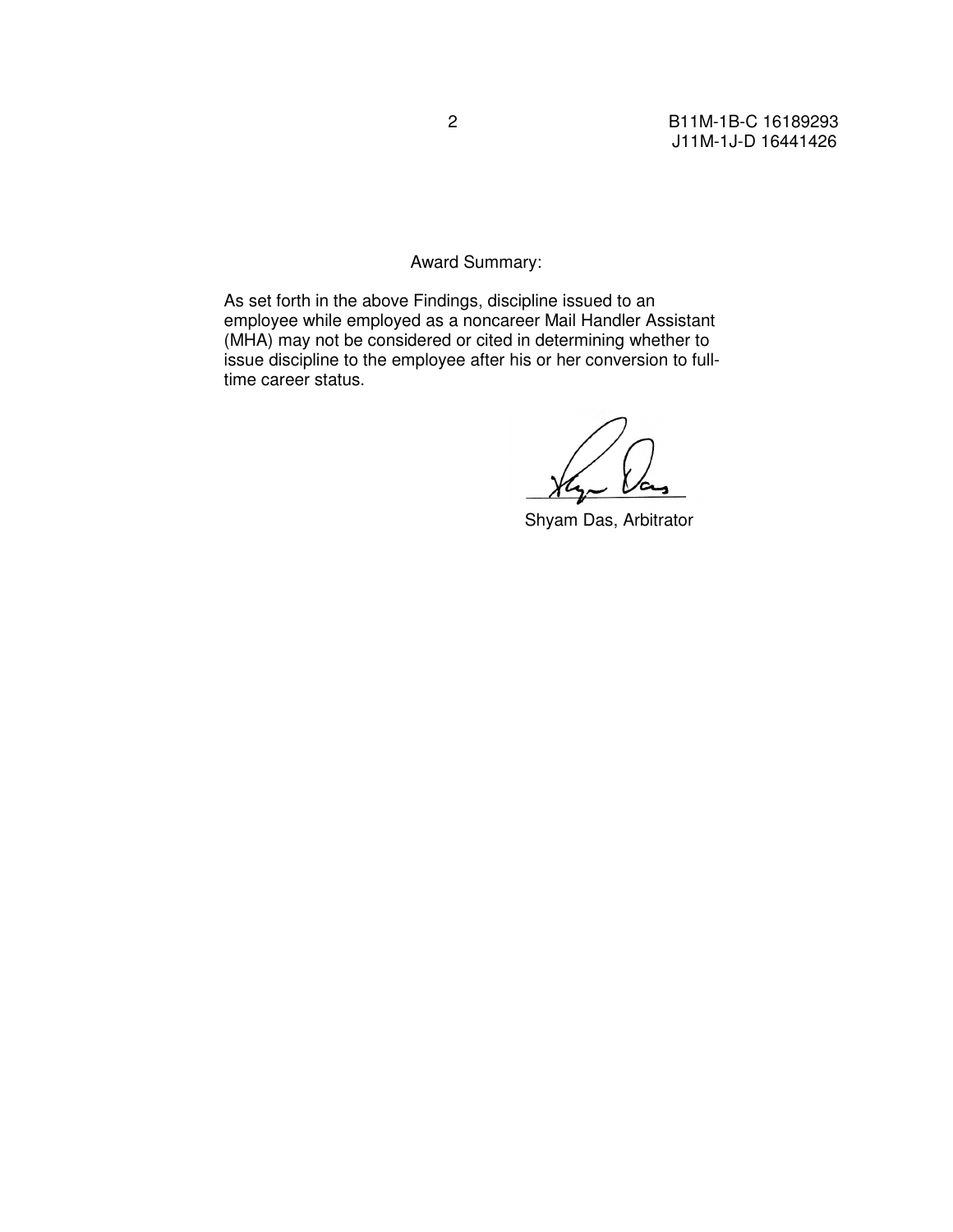The issue in this national level interpretive dispute is whether discipline issued to an employee while employed as a noncareer Mail Handler Assistant (MHA) may be considered or cited in determining whether to issue discipline to the employee after his or her conversion to full-time career status, or whether the noncareer employee's disciplinary record is eliminated and his or her record starts anew upon conversion and appointment to the career position.

The parties have consolidated two Step 4 appeals in which full-time career Mail Handlers faced disciplinary action -- in Nashua, New Hampshire and Milwaukee, Wisconsin, respectively -- and where the disciplinary action cited infractions and disciplines incurred during the employee's time as an MHA.

MHAs were established by an interest arbitration award issued by Arbitrator Herbert Fishgold in February 2013 and incorporated into the 2011-2016 National Agreement.<sup>1</sup> MHAs are noncareer bargaining unit employees who are hired for terms of 360 days with a break in service of five days if reappointed. When full-time career Mail Handler vacancies arise, MHAs are converted to fill the vacancy in the order of their relative standing on an MHA roster which they are placed on in the order of their initial appointment in the installation.

The parties' Memorandum of Understanding Re: Mail Handler Assistant Employees (MHA MOU), as set forth in the 2016-2019 National Agreement, includes the following provisions:

- 3. Other Provisions
- A. Article 15

 $\overline{a}$ 

\* \* \*

3. The separation of MHAs upon completion of their 360-day term and the decision to not reappoint MHAs to a new term are not grievable, except where it is alleged that the decision to not reappoint is pretextual....

<sup>&</sup>lt;sup>1</sup> Earlier, in 2011, the Postal Service and the APWU negotiated the equivalent Postal Support Employee (PSE) noncareer position, and an NALC/Postal Service interest arbitration award created the equivalent City Carrier Assistant (CCA) position.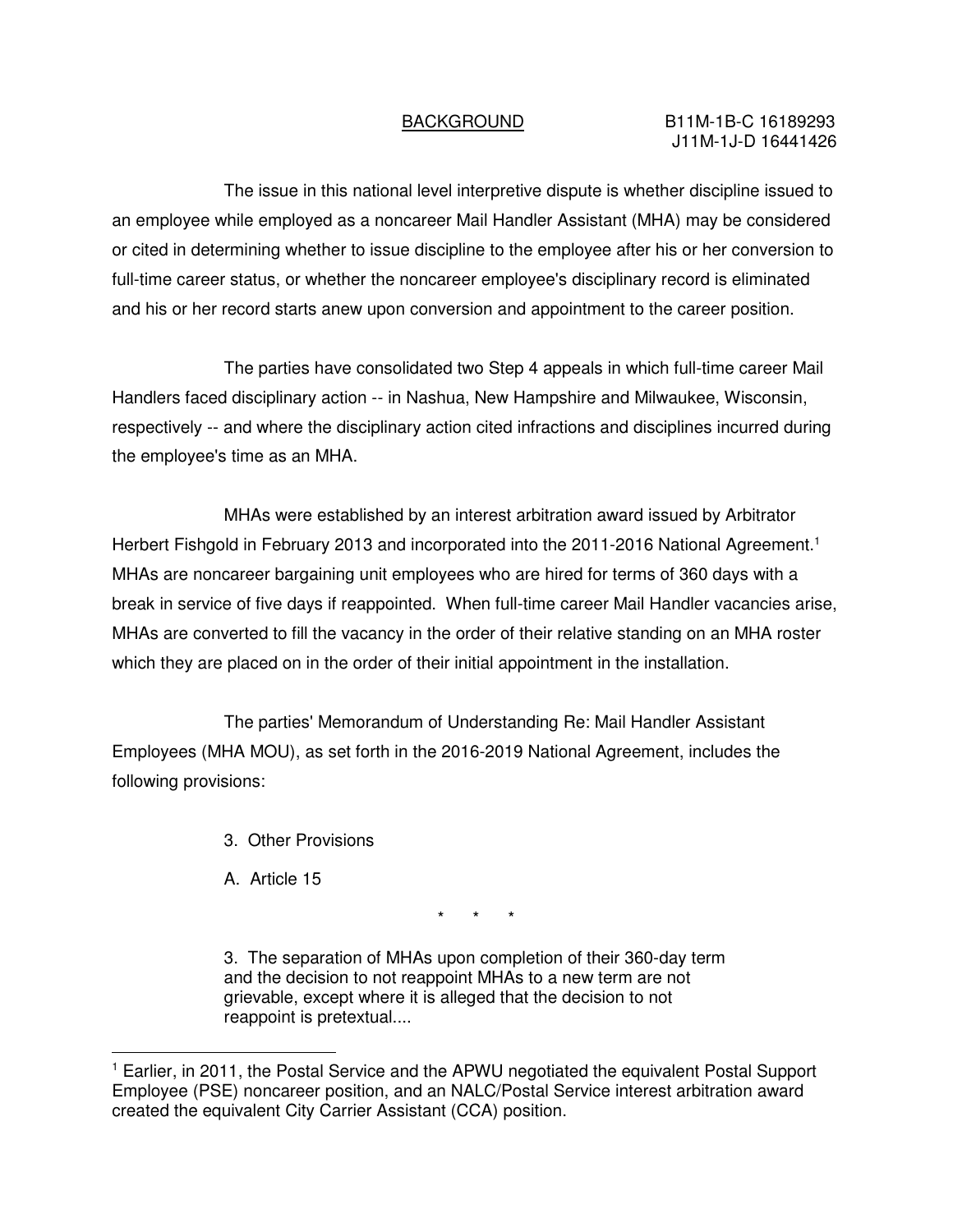MHAs may be disciplined or removed within the term of their appointment for just cause and any such discipline or removal will be subject to the grievance arbitration procedure, provided that within the immediately preceding six months, the employee has completed ninety (90) work days, or has been employed for 120 calendar days (whichever comes first) of their initial appointment.

In the case of removal for cause within the term of an appointment, a MHA shall be entitled to advance written notice of the charges against him/her in accordance with the provisions of Article 16 of the National Agreement.

4. Discipline for an MHA who does have access to the grievancearbitration procedure does not generally have to be issued in the same progressive manner as discipline issued to a career employee. However, an appropriate element of just cause is that discipline should be progressive and corrective in nature rather than punitive. When management removes or otherwise disciplines an MHA, determining whether the disciplinary action taken is appropriate must be based on the individual facts and circumstances of each case.

Bruce Lerner, General Counsel for the NPMHU, testified generally about the

differences between MHAs and career employees. He pointed out:

MHAs have a different pay scale. They really just have a pay rate. They get no retirement, little health insurance, very little leave. Their schedules are unfixed. They really basically are a separate category of employees in many, many ways. The ways have changed over the years and the negotiations have changed those ways, but coming out of the 2011 contract...there were all sorts of issues about how the MHAs would get implemented, and that led us to extensive bargaining over those issues in 2016 and '19.

In 2016 negotiations, one of the Union's proposals was to include in Article 16 (Discipline Procedure) the following provision:

> The disciplinary record of an MHA employee shall be removed from his/her file upon conversion to career status and may not be cited or considered in a subsequent disciplinary action against that employee.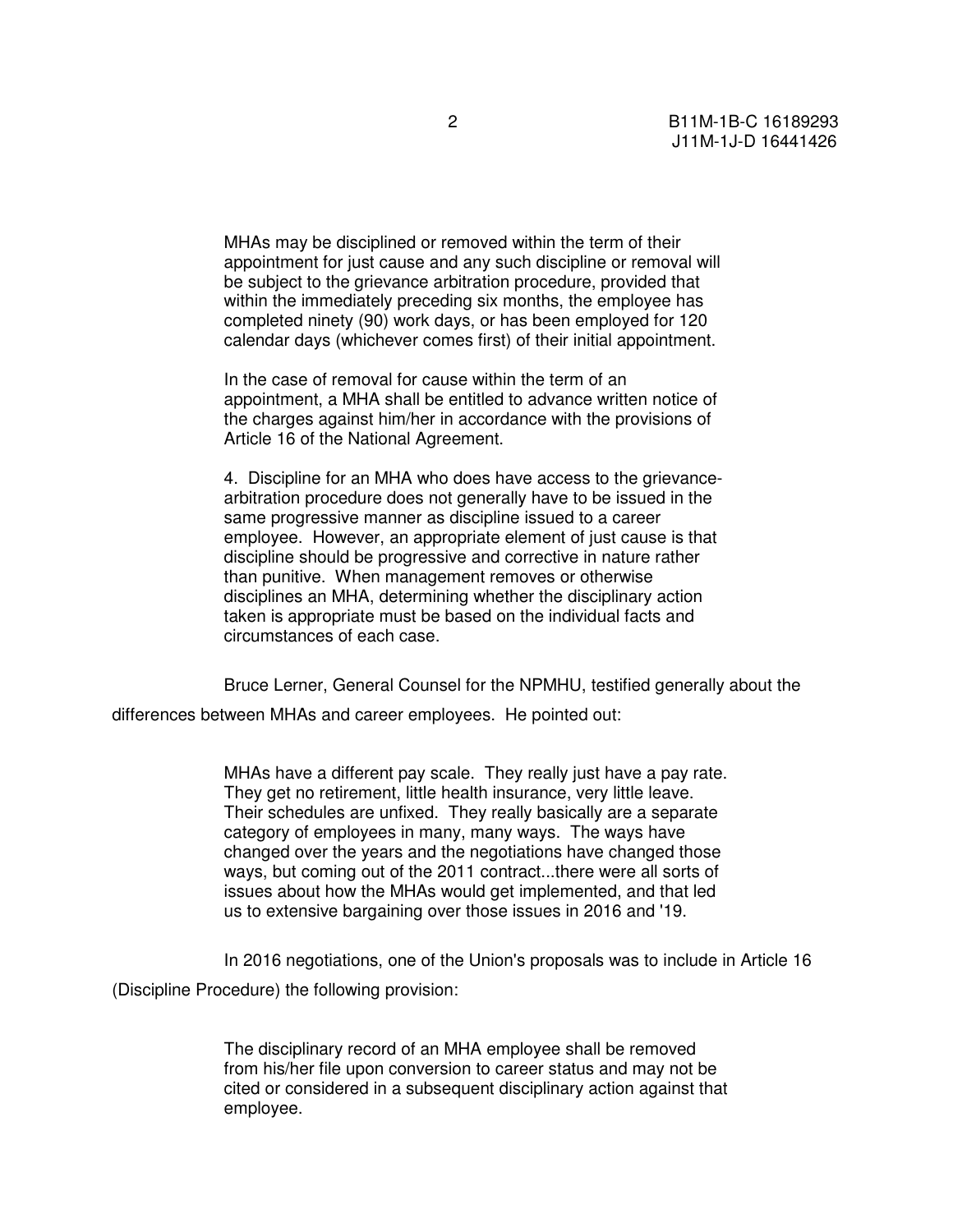Lerner testified that he "stated on the record that we were proposing this to clarify our understanding of what the national agreement already meant." He noted that by that time the issue had arisen in local grievances and that the NPMHU was "winning the issue in regional arbitration," as was the APWU.<sup>2</sup>

 Patrick Devine, Manager of Contract Administration for the NPMHU contract, was the Postal Service's chief spokesperson in 2016 bargaining. He testified that he did not remember the Union claiming it already had the right to have MHA discipline expunged prior to its proposal or stating that the purpose of the proposal was to clarify existing contract language. (He added that there was no language to clarify.) He said he was aware there might have been some grievance activities, but there had been no request to move the issue to the national level as an interpretive issue.

 The issue came up again in 2019 negotiations, but there is no dispute that by then the grievances in the present case had been appealed to arbitration at the national level.

 Lerner stressed that the issue here is what happens if, after conversion to a career position, an employee engages in conduct that management determines justifies discipline and the Postal Service seeks to cite or rely on discipline issued to the employee prior to conversion. The Union concedes that if an MHA is issued a notice of removal, which the employee challenges, and then is up for conversion, the employee does not acquire career status prior to the removal action being resolved. Devine maintained, however, that the general practice in such circumstances has been to go ahead with the conversion.

 In 2015 I issued a national level award in a grievance filed by the NALC involving the right of former CCAs to use annual leave following their conversion to full-time career status. The NPMHU and the APWU both intervened in that arbitration. Case No. Q11N-4Q-C 14239951, hereinafter referred to as "the 2015 arbitration." At issue in that case was the  $\overline{a}$ 

<sup>&</sup>lt;sup>2</sup> The Union cites an NPMHU regional arbitration award, Case No. B11M1BD15279427-N15084 (Thomas July 20, 2016).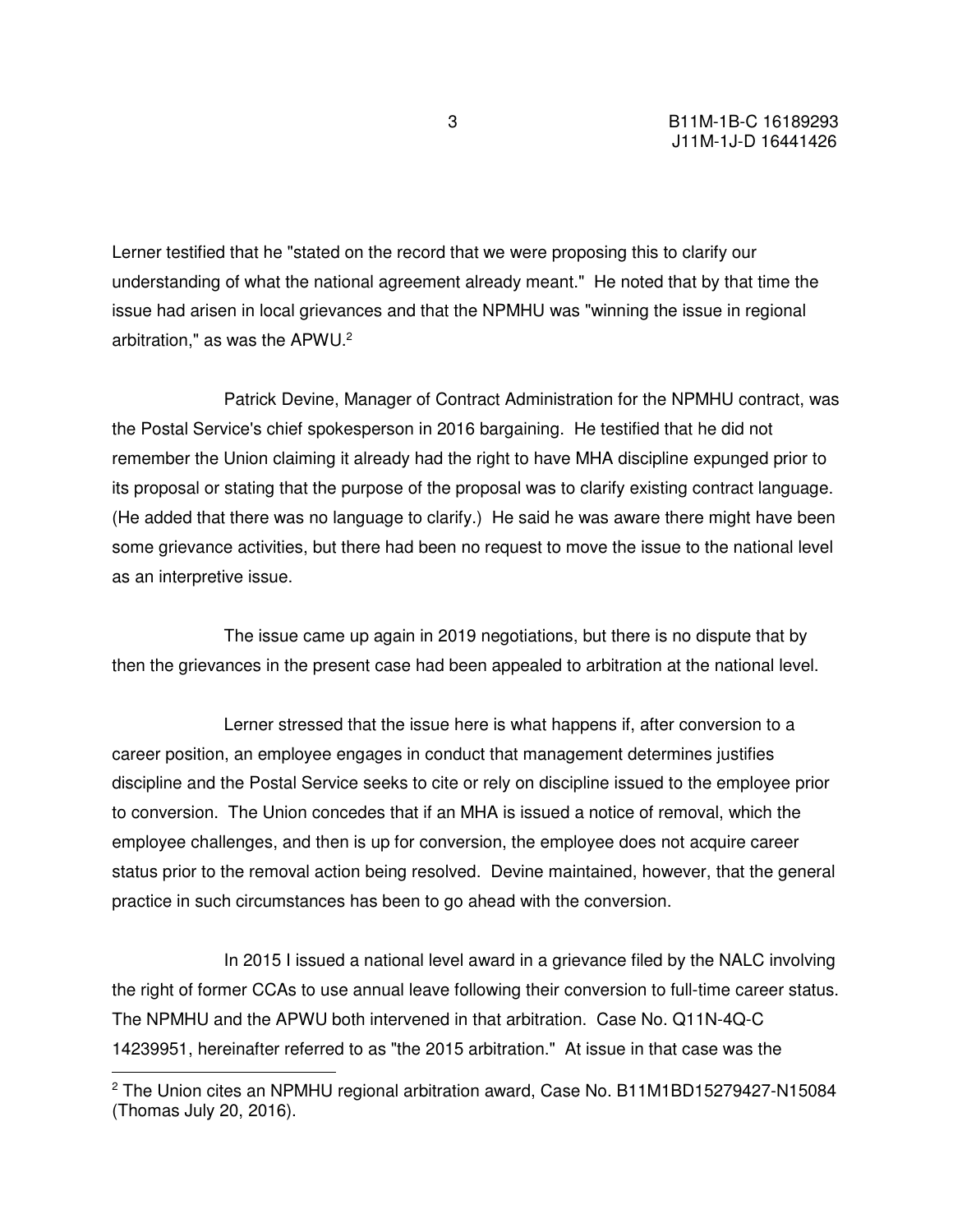requirement in ELM Section 512.313 that: "new employees are not credited with and may not take annual leave until they complete 90 days of continuous employment...." The Unions argued that CCAs (and MHAs and PSEs) are not "new employees." The Postal Service contended that this ELM provision applies only to new career employees. I upheld the Postal Service position.

### UNION POSITION

 The National Agreement is silent on whether the Postal Service may consider or cite to discipline of a noncareer MHA when determining whether to issue discipline to the employee after conversion to career status. The Union argues, however, that review of the National Agreement as a whole, confirms that the parties' did not intend MHA discipline to carry over to career employment.

 ELM Section 421.41 recognizes that a "career appointment" is a "new hire for an appointment without time limit...that confers full employee benefits and privileges." The ELM's declaration that an MHA converted to a career appointment is a "new hire," the Union asserts, is confirmed by a review of the National Agreement. When an MHA is hired into a career position, the employee: has no seniority; receives no credit for any service as a noncareer MHA for placement on the salary schedule; is not permitted to carry over any annual leave -- but instead such leave must be paid out as terminal leave; and has no service credit for retirement purposes or for leave accrual. Moreover, as held in the 2015 arbitration, time as an MHA does not count for satisfying the 90-day qualifying period to utilize annual leave.

 The Union also points to unchallenged testimony of its General Counsel, Bruce Lerner, that in both 2016 and 2019 bargaining the Postal Service repeatedly stressed the importance of maintaining the demarcation between noncareer and career to avoid legal challenges to their separate treatment for purposes such as participation in federal retirement and health insurance programs. Not surprisingly, the Union asserts, where the parties wanted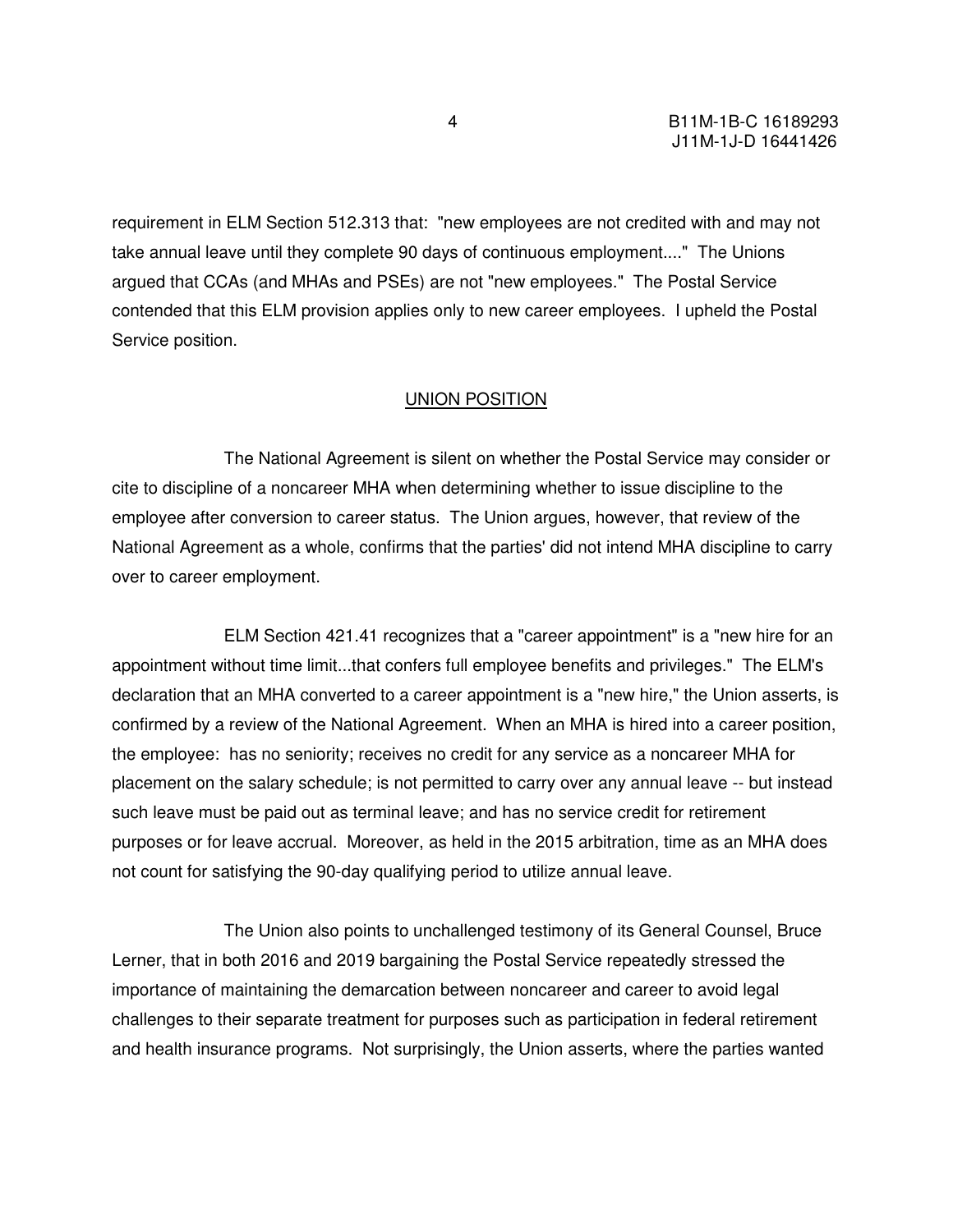to depart from the general rule that career employees were "new hires" without a link to their noncareer appointment, they did so expressly.<sup>3</sup>

 The Union contends that, consistent with the 2015 arbitration, it would be improper for the Postal Service to discipline a career employee by relying upon prior discipline imposed under a different set of rules and standards than those applicable to career employees, including the full protections of just cause and the disciplinary procedures set out in Article 16. The Union stresses that this is particularly true in the two grievances leading to this case, both of which involved attendance issues. MHAs have unfixed schedules and reduced leave, as well as lower standards for "just cause," which may well have contributed to the underlying attendance issues.

 The Union adamantly rejects the Postal Service's claim that the NPMHU is attempting in this case to achieve in arbitration what it failed to achieve in bargaining. During bargaining for the 2016 and 2019 contracts, the NPMHU made, and later withdrew, proposals seeking to prohibit the carryover of MHA discipline. Notably, by the spring of 2016, when the parties were in negotiations, there was an ongoing dispute between the parties on this issue. Not only had the Union filed numerous grievances, including the two at issue here, but the NPMHU had prevailed in regional arbitration on this issue -- as had the APWU. Lerner credibly testified that in both rounds of bargaining he stated on the record that the purpose of the proposal was to clarify the National Agreement to conform to the Union's position as to what it already meant.

 The Union also rejects the Postal Service's arguments that barring the Postal Service from considering discipline imposed while an employee was an MHA is impractical or

<sup>&</sup>lt;sup>3</sup> The Union points to the following instances where linkage between noncareer and career appointments is set out in the National Agreement: (1) relative standing of MHAs hired as career employees on the same day is based on service as an MHA; (2) MHAs who have successfully completed a 360-day term are not required to serve a probationary period when hired for a career appointment; (3) dues deduction authorization forms stay in effect, subject to a proviso; (4) time as an MHA is counted for determining FMLA eligibility; and (5) MHA time is counted for the lock-in period for transfers from one postal installation to another.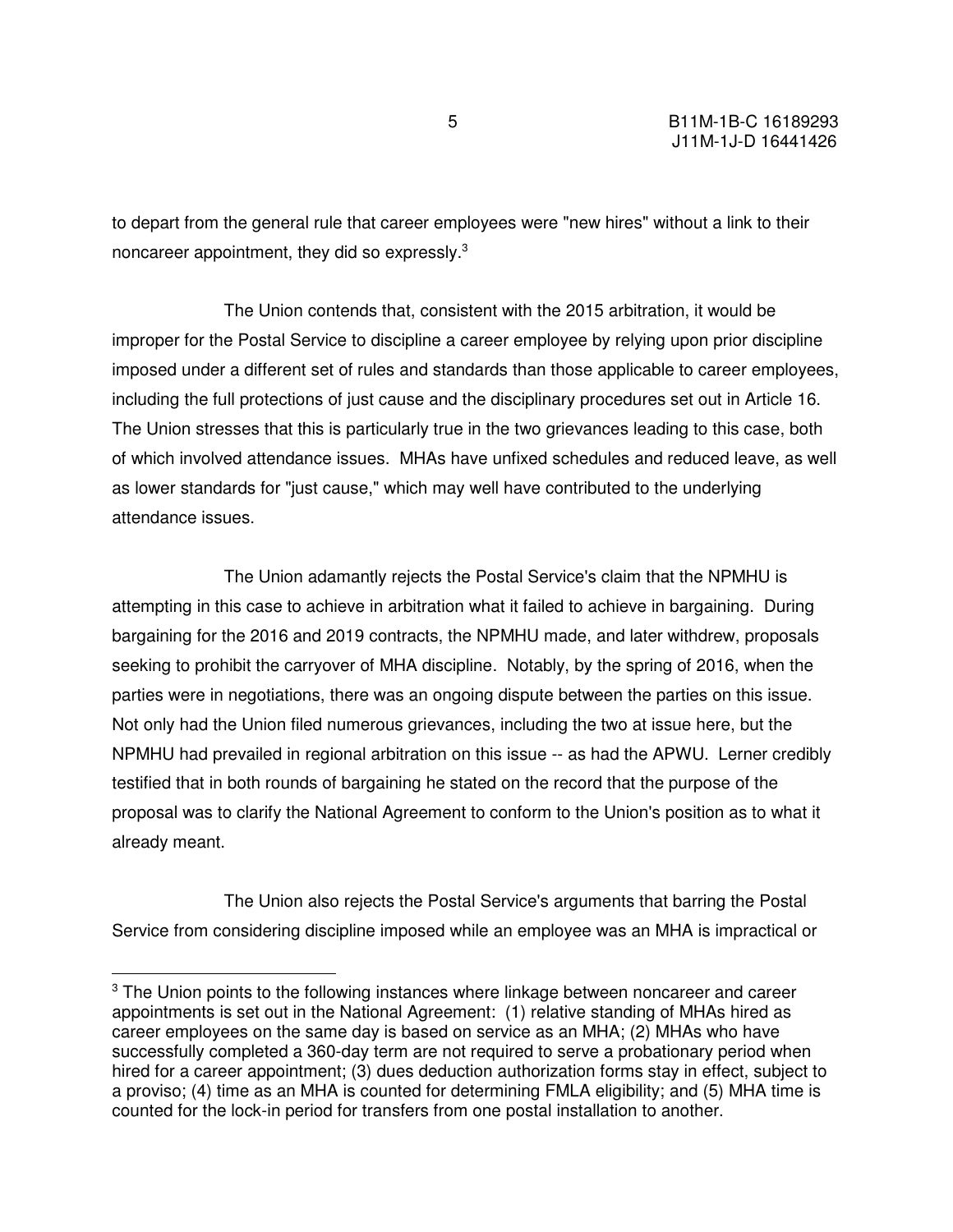unreasonable. In particular, the NPMHU conceded at arbitration that in the rare case where a removal is pending at the time of conversion, the MHA is not going to get a career position unless that removal is overturned.

### POSTAL SERVICE POSITION

 The Postal Service contends that, in the absence of specific contract language addressing the issue in this case, an arbitrator should apply the long-held principle of "just cause" to gauge the appropriateness of management's disciplinary actions. The concept of just cause has long been fundamental to contracts between the parties. As stated in Article 16.1 of the National Agreement, "a basic principle shall be that discipline should be corrective in nature, rather than punitive. No employee may be disciplined or discharged except for just cause...."<sup>4</sup> Application of just cause necessarily must be highly fact-specific, and any deciding party must be able to consider the totality of the circumstances. See USPS and NALC, Case No. NC-NAT-16, 285 (Garrett 1979). The Postal Service insists that regional arbitrators are more than equipped to consider the facts and circumstances of each case and employee, and determine if consideration of that individual's MHA record is appropriate. Just cause, the Postal Service argues, demands that arbitrators have that flexibility. Automatically absolving an employee of their record taints not only the principle of just cause, but the purpose of progressive discipline.

 The Postal Service maintains that the 2015 arbitration case can be distinguished from the present case because it dealt with the interpretation of very specific ELM handbook language -- not the absence of any language. A blanket application of the 2015 award misses the nuance that interpretation deserves.

 The Postal Service also contends that the Union is attempting to gain rights through arbitration that it was unable to achieve in bargaining. In 2016, the NPMHU made a proposal to achieve what it is seeking in this arbitration -- expungement of records of an employee upon conversion from MHA to career. Postal Service negotiator Patrick Devine

<sup>&</sup>lt;sup>4</sup> Likewise, the MHA MOU provides for application of just cause elements in discipline of MHAs.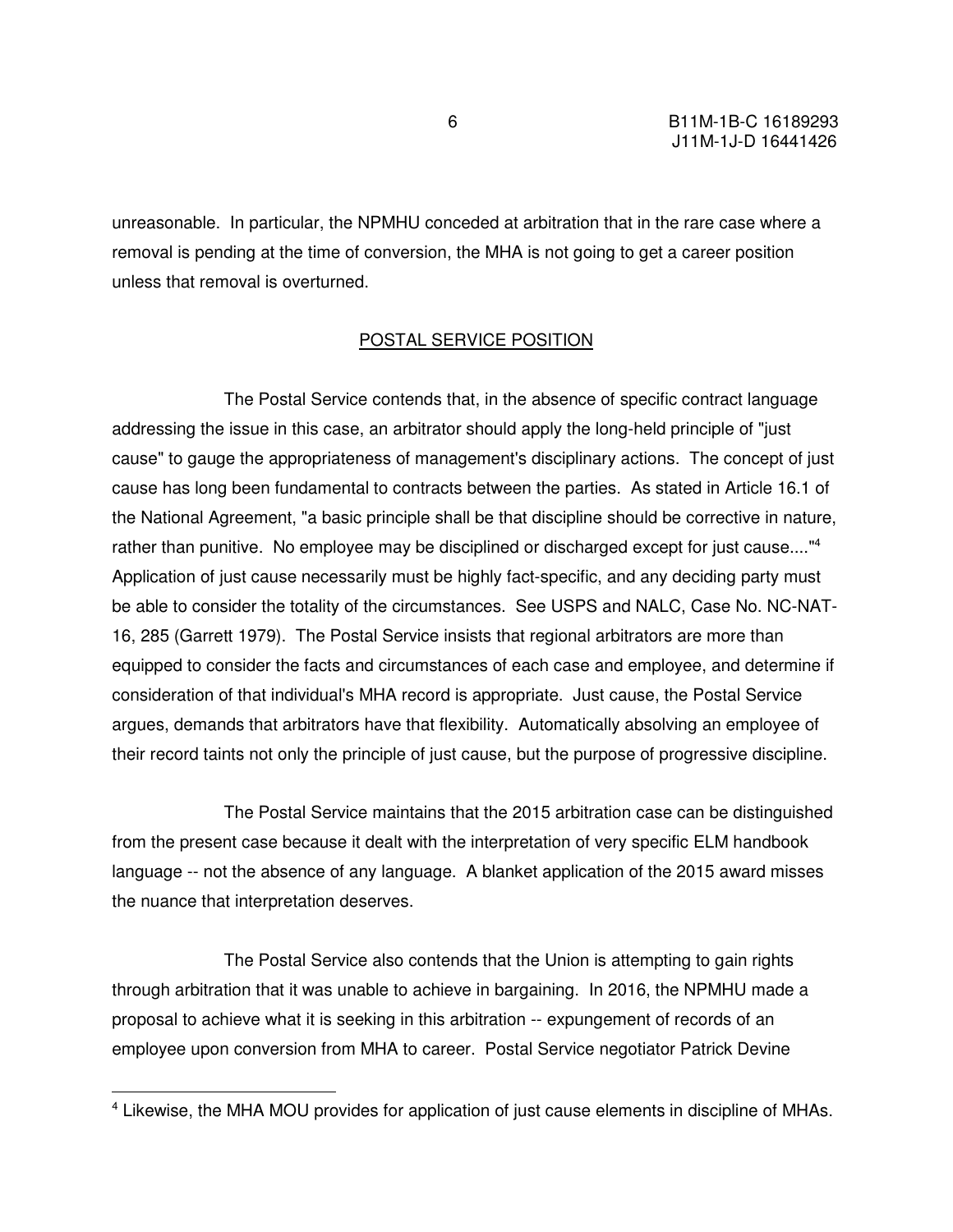testified he had no recollection of hearing the Union state that it considered its proposal to be a clarification proposal as Lerner testified. Moreover, Devine testified that at the time he received the 2016 proposal he had not previously been aware of any Union position, including in a local grievance, that mail handlers already had expungement rights. The Postal Service stresses that if the Union previously had understood that MHA records were to be expunged upon conversion to career, there would have been no need to make the changes it proposed.

 The Postal Service argues that adopting the Union's position would lead to unworkable and absurd results. It stresses that when a career vacancy opens up, management is required to convert an MHA based on their relative standing. It might be that, as in one of the underlying grievances, an MHA is converted when on the brink of being issued a Notice of Removal. In that case, it makes no sense that the employee start with a clean slate. The Postal Service asserts:

> If the newly converted employee continues to have attendance issues, management would have to start at square one in implementing progressive discipline. This would be true even though the employee had actual notice and opportunity -- during his time as an MHA -- to correct the offending behavior. That is to say, he already knew that such absences were unacceptable, and management had already attempted to deter him from such behavior with gradual discipline.

> Additionally, while employees who do not improve their attendance work their way through the disciplinary process for a second time, management may be forced to make on-the-spot adjustments to preserve operational integrity and function, possibly placing additional burdens on the employee's coworkers.

 The Postal Service also points to certain positive vestiges of employment that carry over upon conversion to career. For example on-the-job training which is not repeated upon an MHA's conversion to career. Similarly, when individuals are converted, they bring their relative standing, vis-à-vis others converted at the same time. It argues this only emphasizes that newly converted career employees are not "brand new persons."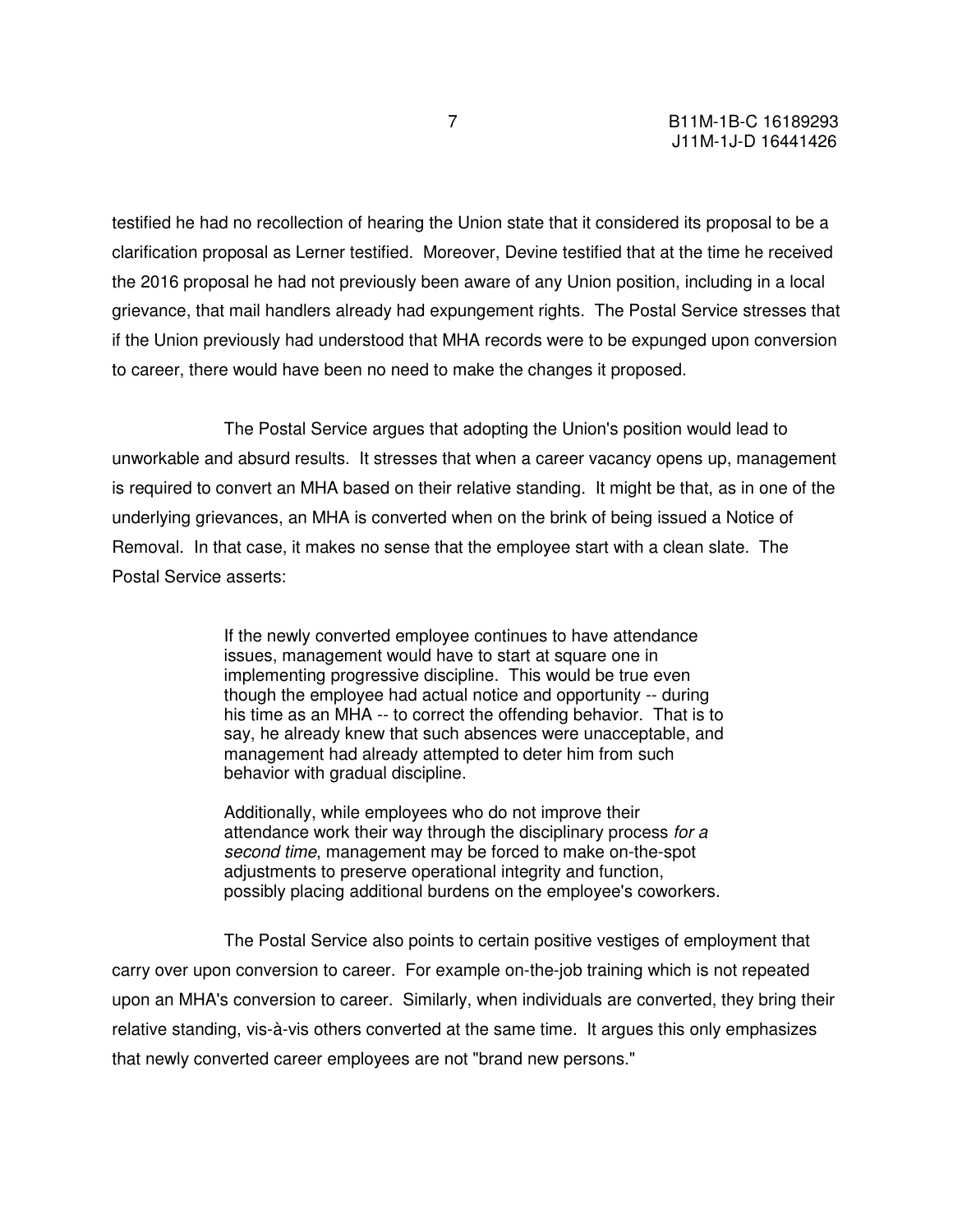### **FINDINGS**

Article 16 of the National Agreement addresses Discipline Procedure. It

provides:

Section 16.1 Statement of Principle

In the administration of this Article, a basic principle shall be that discipline should be corrective in nature, rather than punitive. No employee may be disciplined or discharged except for just cause.... Any such discipline or discharge shall be subject to the grievance-arbitration procedure provided for in this Agreement....

The parties' Contract Interpretation Manual further elaborates:

Corrective Rather than Punitive

The requirement that discipline be "corrective" rather than "punitive" is an essential element of the "just cause" principle. In short, it means that for most offenses management must issue discipline in a "progressive" fashion, issuing lesser discipline (e.g., a letter of warning) for a first offense...and a pattern of increasingly severe discipline for succeeding offenses (e.g., short suspension, long suspension, discharge)....

MHAs who convert to career status are hired as "new employees." ELM Section

421.41 includes the following description:

a. Career appointment -- a new hire for an appointment without time limit requiring the completion of a probationary period that confers full employee benefits and privileges. The term applies to (a) new employees, (b) former employees who are being reinstated, (c) employees transferring from federal agencies, and (d) current Postal Service employees who choose to transfer to or from the rural carrier craft.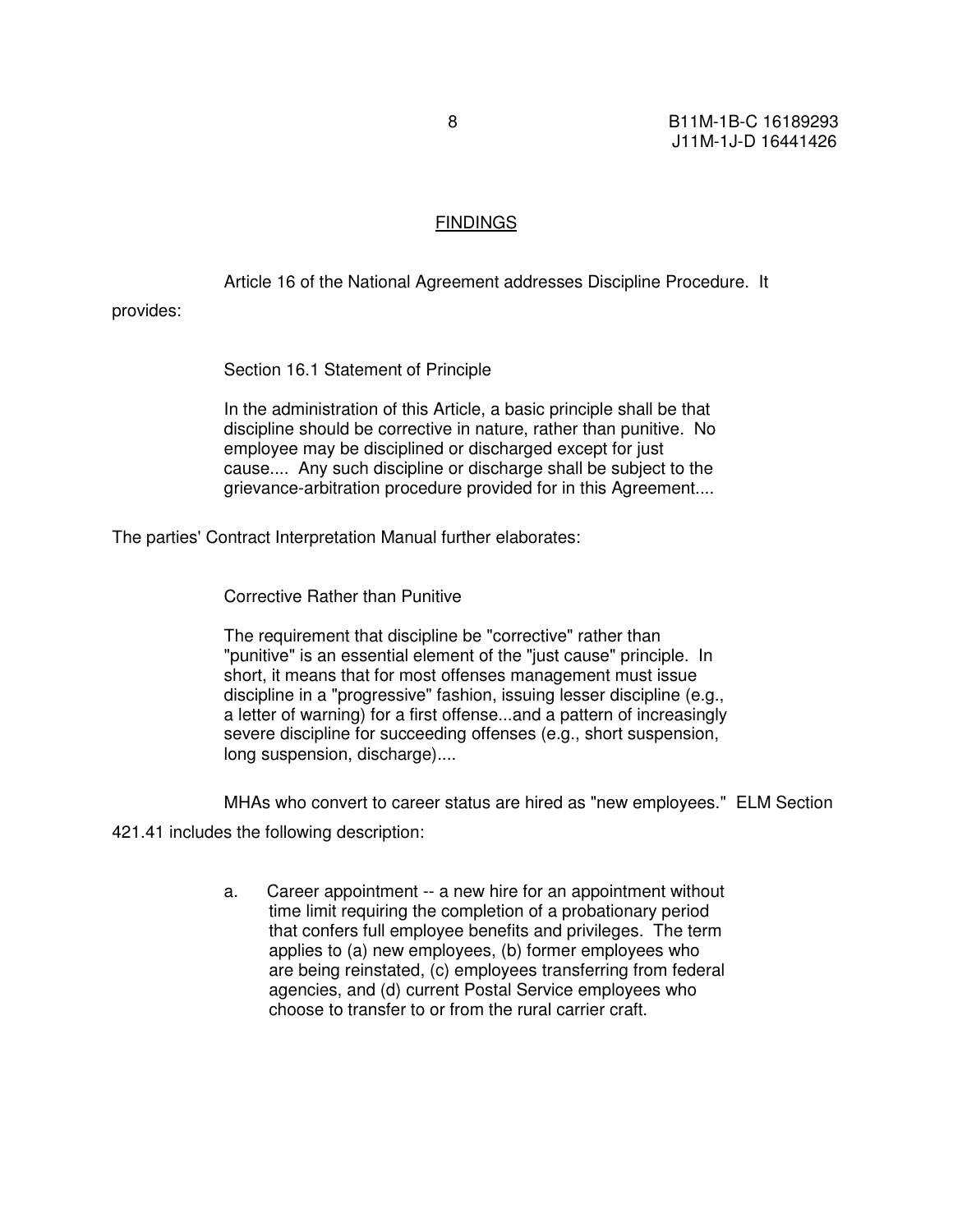As the Union points out, MHAs who are hired as new career employees do not receive service credit for seniority or retirement purposes or, as determined in the 2015 arbitration, for eligibility to start taking annual leave upon being hired as a career employee.

In Article 12.1.E of the National Agreement, the parties expressly provided:

MHAs who successfully complete at least one 360-day term will not serve a probationary period when hired for a career appointment, provided such career appointment directly follows an MHA appointment.

The parties also expressly agreed in an MOU Re: Relative Standing of Mail Handler Assistants and Subsequent Seniority Upon Conversion to Career Mail Handlers that:

> MHAs will be converted to career positions in the Mail Handler craft in precisely the same order as the relative standing list. If more than one MHA is converted to career status on the same date in the same installation, seniority ranking will be based on their position on the MHA relative standing list.

 The parties notably did not provide for carryover of the disciplinary record acquired as an MHA when an MHA is converted and hired as a new career employee.

 The evidence does not show that the Union's 2016 (or 2019) bargaining proposal on this matter was an acknowledgement that -- absent agreement on such proposal -- the Postal Service contractually could consider MHA discipline. In addition to the testimony of its General Counsel that he stated during bargaining that the Union's proposal was to clarify its understanding that the existing contract did not permit such consideration, the Union had asserted that position in the grievance process. And while the issue had not yet been elevated to the national level -- which the Postal Service chose to do in this case -- the Union's position was successfully presented in regional arbitration cases by both the NPMHU and the APWU. Where an existing contract is ambiguous or open to different interpretations and the parties appear not to agree, a party may seek to obtain agreement on an explicit provision consistent with its position as to the meaning of the existing contract without detracting from that position.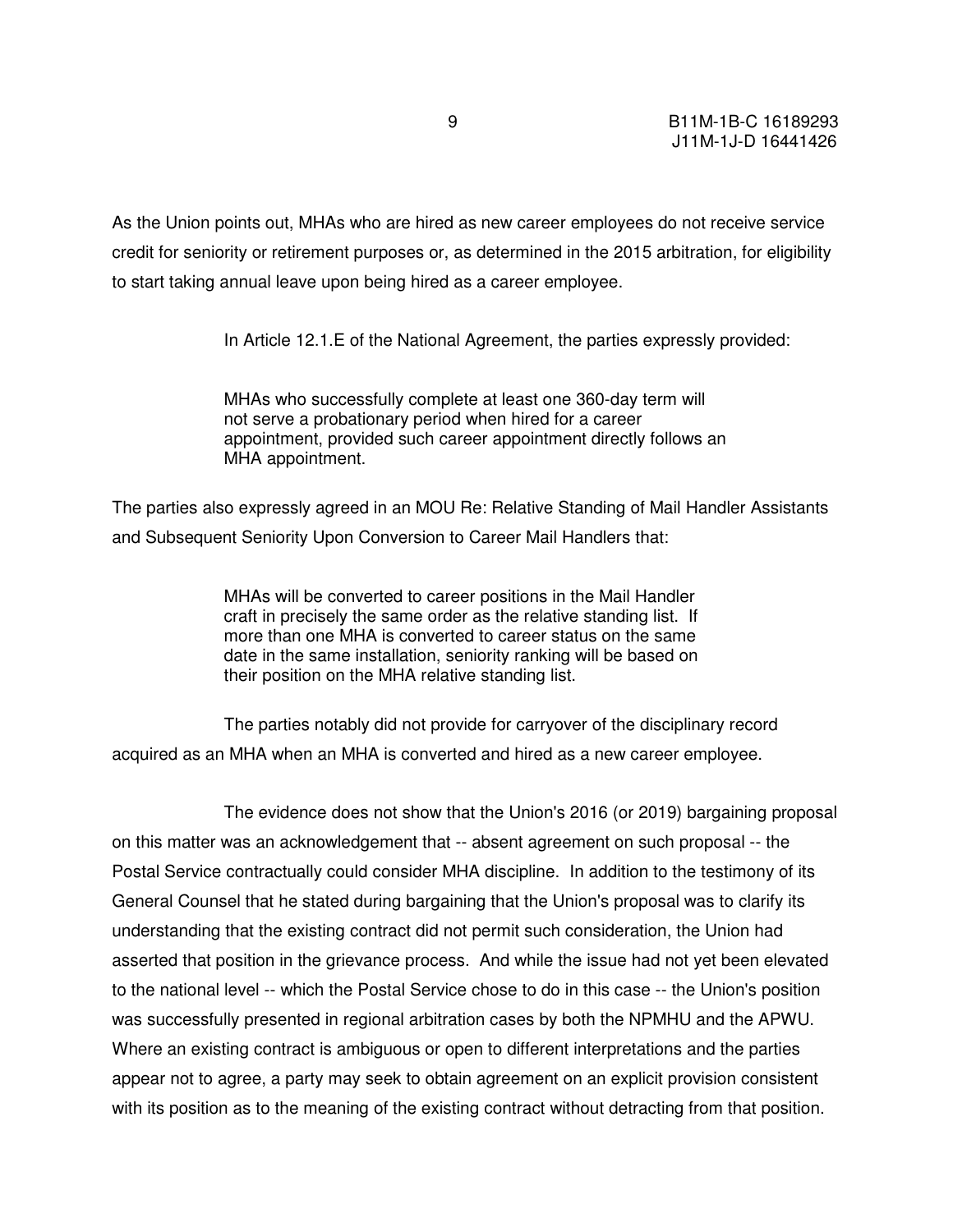The Postal Service argues that it makes more sense and better comports with the concept of just cause to take into account an employee's entire discipline record including discipline previously imposed when in a noncareer position. The Postal Service seems to recognize that the situations are not entirely the same, by arguing that the deciding party -- such as a regional arbitrator -- should and can consider the appropriate weight to accord to discipline imposed while the individual was employed as an MHA. It also does not dispute that MHAs not only are subject to different working conditions -- particularly as regards scheduling -- but do not have the full scope of just cause protection afforded to career employees.<sup>5</sup>

 From a policy perspective, arguably there may be some appeal to the Postal Service's position -- just as in the 2015 arbitration I noted that the Union's position to credit service as a CCA (or MHA) for leave-taking status did not seem unjustifiable as a policy matter. But, on balance, the record supports a finding that when the parties to the National Agreement wanted to include or carry over experience while an MHA after conversion to new career employee status they did so expressly, as they did for probationary period and relative standing.<sup>6</sup>

 In conclusion, consistent with their status as new hires, former MHAs who are converted to career positions start afresh for disciplinary purposes.<sup>7</sup>

<sup>&</sup>lt;sup>5</sup> It also is noteworthy that upon completion of each 360-day term the Postal Service is free not to reappoint an MHA to a new term without having to justify its decision, provided the decision is not pretextual.

<sup>&</sup>lt;sup>6</sup> The Postal Service points out that employees who convert from MHA to career status, unlike other new hires, do not undergo on-the-job training although this is not spelled out in the contract. A decision by management not to provide redundant training, even if it could be subject to bargaining, hardly is comparable to the issue at hand, particularly as discipline of both career and MHA employees is addressed in some detail in the contract.

 $7$  The Union essentially has conceded that if an MHA is the subject of a notice of removal at the time the individual otherwise would be converted to a career position, that removal process - including any challenge by the MHA -- is first to be completed.